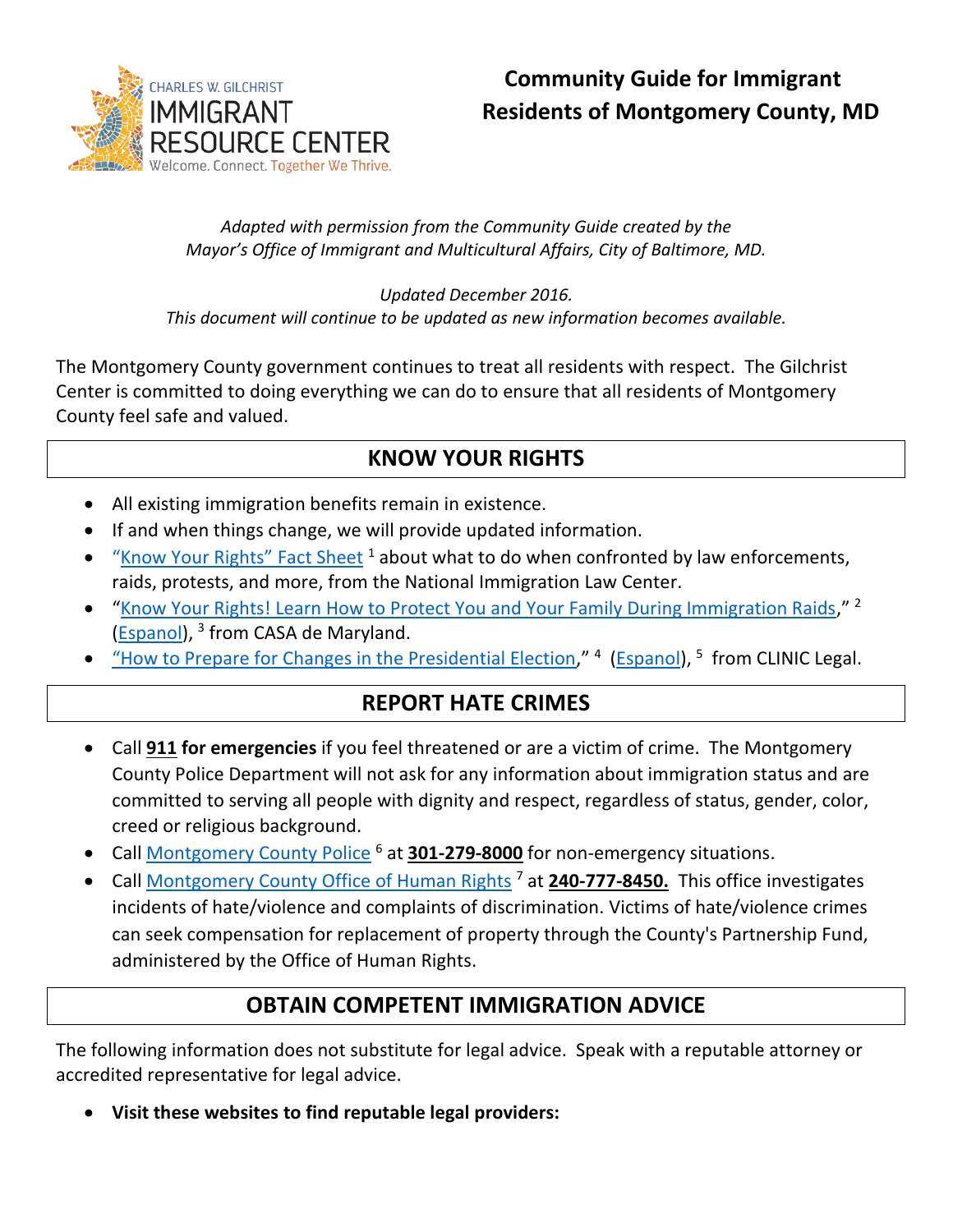- $\circ$  Montgomery County's [Legal Services Directory](http://www.montgomerycountymd.gov/partnerships/Resources/Files/MC_Legal_Providers_Directory.pdf)  $\delta$  or see the Appendix.
- o Department of Justice, Executive Office of Immigration Review's [Recognized Organizations](https://www.justice.gov/eoir/recognition-accreditation-roster-reports)  [and Accredited Representatives](https://www.justice.gov/eoir/recognition-accreditation-roster-reports)<sup>9</sup> List.
- o American Immigration Lawyers Association's **[Immigration Lawyer Search](http://www.ailalawyer.org/)** <sup>10</sup>.
- **If you are undocumented:** you still have certain legal and Constitutional rights. You have a right to a hearing and the right to have a judge review your case.
	- o ["Immigrants' Rights Under a Trump Presidency: FAQ's For Students, Educators & Social](http://maldef.org/assets/pdf/MALDEF_Immigrants_Rights_Under_a_Trump_Presidency.pdf)  [Service Providers](http://maldef.org/assets/pdf/MALDEF_Immigrants_Rights_Under_a_Trump_Presidency.pdf)<sup>" 11</sup> [\(Espanol\)](http://www.maldef.org/assets/pdf/Derechos_De_Inmigrantes_Bajo_La_Presidencia_De_Trump.pdf) <sup>12</sup> from MALDEF provides an excellent overview of answers to common questions.
- **DACA Recipients:** The Deferred Action for Childhood Arrivals program ("DACA") provides eligible, undocumented young people who arrived before age 16 an opportunity to remain in the U.S. and to apply for work authorization. DACA is still in effect.
	- o "[Post-Election Talking Points and Resources](https://www.ilrc.org/sites/default/files/resources/post-election_talking_points.pdf)" <sup>13</sup> [\(Espanol\)](https://www.ilrc.org/sites/default/files/resources/ilrc_spanish_post-election_talking_points.pdf) <sup>14</sup> by the Immigrant Legal Resource Center discusses the pros and cons of applying for or renewing DACA now.
- **Refugee & Asylee Status:** If you were admitted as a refugee, you are required by law to apply for a Green Card (permanent residence) in the United States 1 year after being admitted as a refugee. As an asylee, you may, but are not required to, apply for permanent resident status after being granted asylum for 1 year. It may be in your best interest to do so. See a reputable legal service provider for help with this.
- **Legal Permanent Residents**: If you have been a permanent resident for three or more years, consult with a legal service provider about preparing to apply for U.S. citizenship. Many local programs such as **Baltimore City Community College<sup>15</sup>, [Montgomery College,](http://cms.montgomerycollege.edu/wdce/aelg/citizenship.html) <sup>16</sup> CASA de** [Maryland](http://www.citizenshipmd.org/)  $^{17}$  provide classes to prepare to become a U.S. citizen for no or low fee. If you ever have had an encounter with the police, do not apply for citizenship unless you have consulted with a licensed attorney.
- **Be Aware of Immigration Scams and/or Notarios!** People may attempt to offer immigration benefits or protections that do not exist. Only seek legal help from reputable legal providers. To report immigration fraud, contact:
	- o [Montgomery County's Office on Consumer Protection](http://www.montgomerycountymd.gov/ocp) <sup>18</sup>: (240) 777-3636
	- o [Maryland Attorney General, Consumer Protection](http://www.marylandattorneygeneral.gov/Pages/CPD/complaint.aspx) <sup>19</sup>: English: (410) 528-8662, Español: (410) 230-1712
	- o [Federal Trade Commission](https://www.ftccomplaintassistant.gov/) <sup>20</sup>: (877) 382-4357
	- o [Executive Office for Immigration Review](https://www.justice.gov/eoir/submit-complaint) <sup>21</sup>: (703) 305-0470
- **Consideration for LGBTQ immigrants:**  $FAQ's$ <sup>22</sup> from Immigration Equality about the new federal administration and how it may impact immigrants, including LGBTQ people.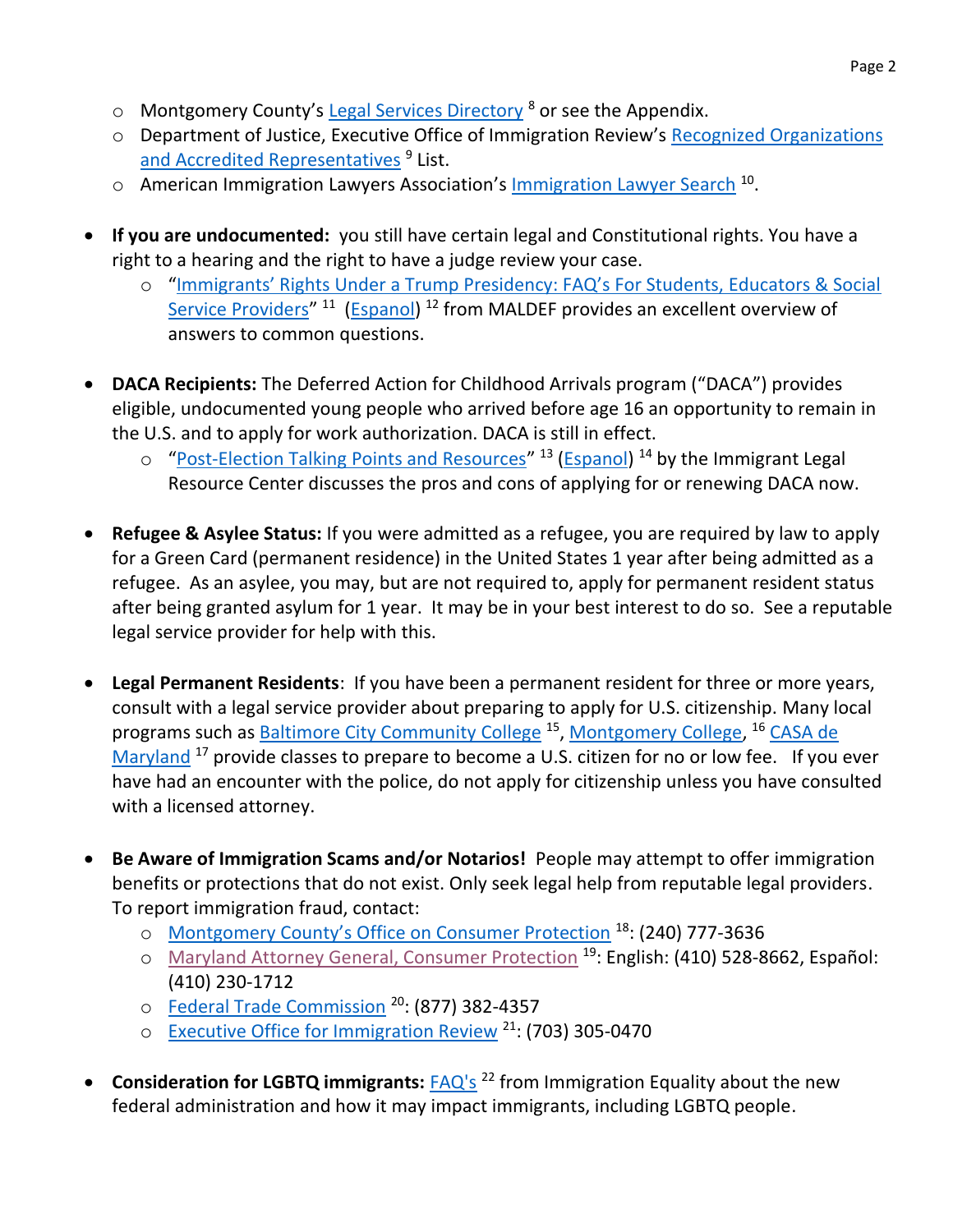#### **MAKE A PLAN**

If you or a family member are detained or deported, it is important that other family members, especially children, know what to do. Make sure you know which adult will oversee the children. Keep all important paperwork regarding children and other family members in one place, ready for the remaining adult to handle. Make a copy of these documents and keep them in a safe, secure place.

- To create a safety plan, see CASA de Maryland's "Know Your Rights! Learn How to Protect You [and Your Family During Immigration Raids.](http://wearecasa.org/wp-content/uploads/2014/03/KYR-booklet_English.pdf)"<sup>23</sup>
- For service providers interested in helping families create a family safety plan, please see "[Family Safety Planning](https://cliniclegal.org/sites/default/files/family_safety_planning.pdf)"<sup>24</sup> by the Catholic Legal Immigration Network, Inc. (CLINIC). For individuals wanting to create a family safety plan, page 20 of CLINIC's manual is a good starting point.

## **TALK TO YOUR KIDS AND FAMILY ABOUT SAFETY AT SCHOOL**

Schools are "safe places," meaning that ICE enforcement actions, such as arrests or searches, should not occur at sensitive locations such as schools and places of worship. There are a few limited exceptions, as outlined in this **ICE policy**. <sup>25</sup>

- **Safety concerns:** Montgomery County Public Schools (MCPS) is committed to providing a safe and secure learning environment for students and staff. Safety and security of our schools is everyone's concern. Two confidential (no Caller ID) hotlines are available to report safety and/or security concerns.
	- o **MCPS Safe Schools 24-hour Hotline: (**301) 517-5995
	- o **Maryland Safe Schools Tip Hotline:** (877) 636-6332 (toll-free)
- **What should I do if my kid is being bullied at school?**
	- $\circ$  Encourage your child to talk to you about the incident(s).
	- $\circ$  Contact your child's teacher and principal to report the incident(s).
	- o Complete a "**Bullying, Harassment or Intimidation Reporting Form,**" <sup>26</sup> available in multiple languages. Reports can be completed by printing out a [hard copy](http://www.montgomeryschoolsmd.org/departments/forms/pdf/230-35.pdf) <sup>27</sup> [\(Español\)](http://www.montgomeryschoolsmd.org/departments/forms/pdf/230-35.pdf) <sup>28</sup> and submitting the completed form to the Principal of the school. If you don't have access to a printer, copies can be obtained at your child's school.

#### **TAKE CARE OF YOURSELF**

If you need support, reach out and get help:

 **EveryMind** (formerly Mental Health Association of Montgomery County): Available 24/7. Hotline (301) 738-CALL (2255); Textline (301) 738-2255; Chat online with a specialist at CrisisChat.org.